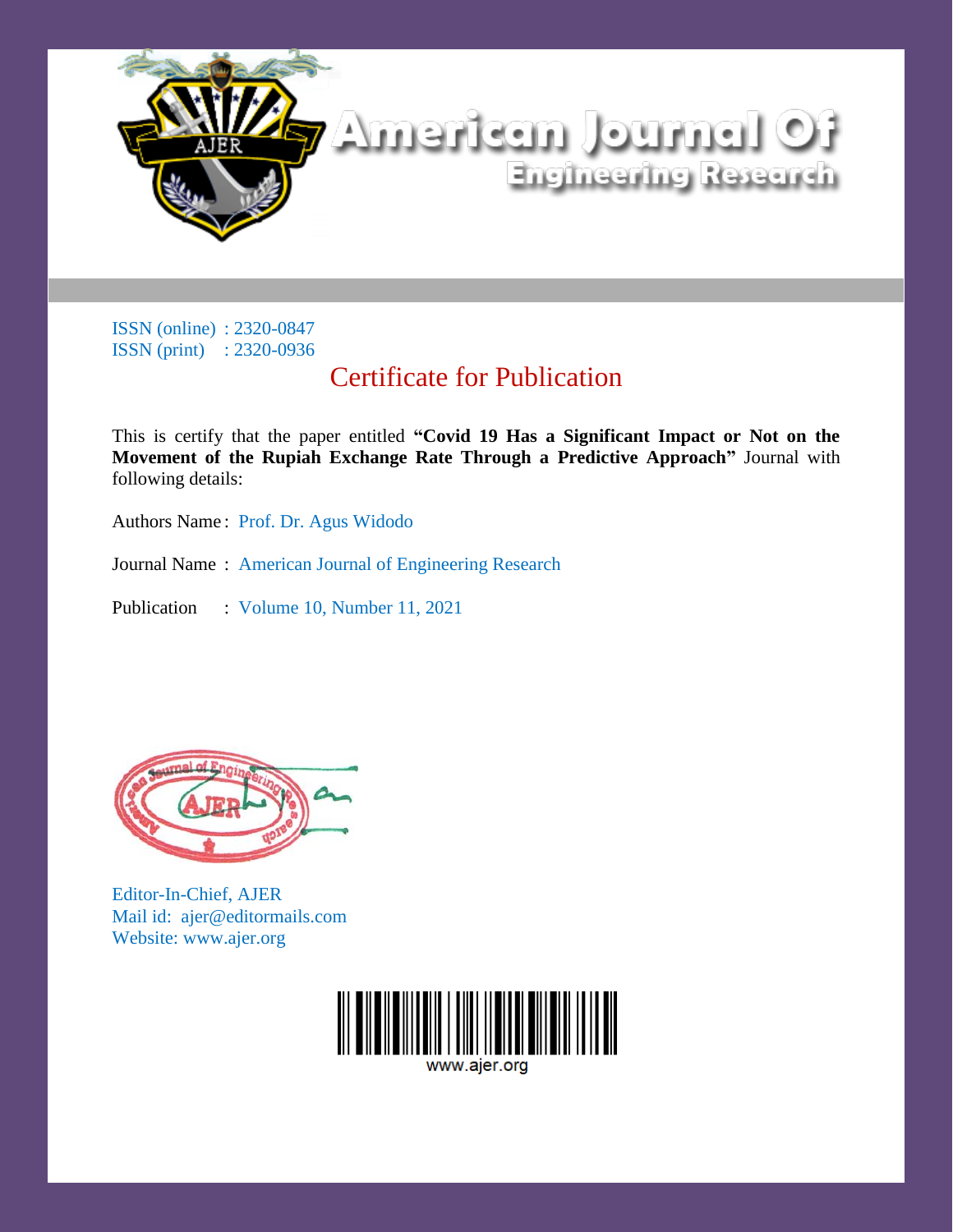

# Certificate for Publication

This is certify that the paper entitled **"Covid 19 Has a Significant Impact or Not on the Movement of the Rupiah Exchange Rate Through a Predictive Approach"** Journal with following details:

Authors Name: M.Kes.

Journal Name : American Journal of Engineering Research

Publication : Volume 10, Number 11, 2021



Editor-In-Chief, AJER Mail id: ajer@editormails.com Website: www.ajer.org

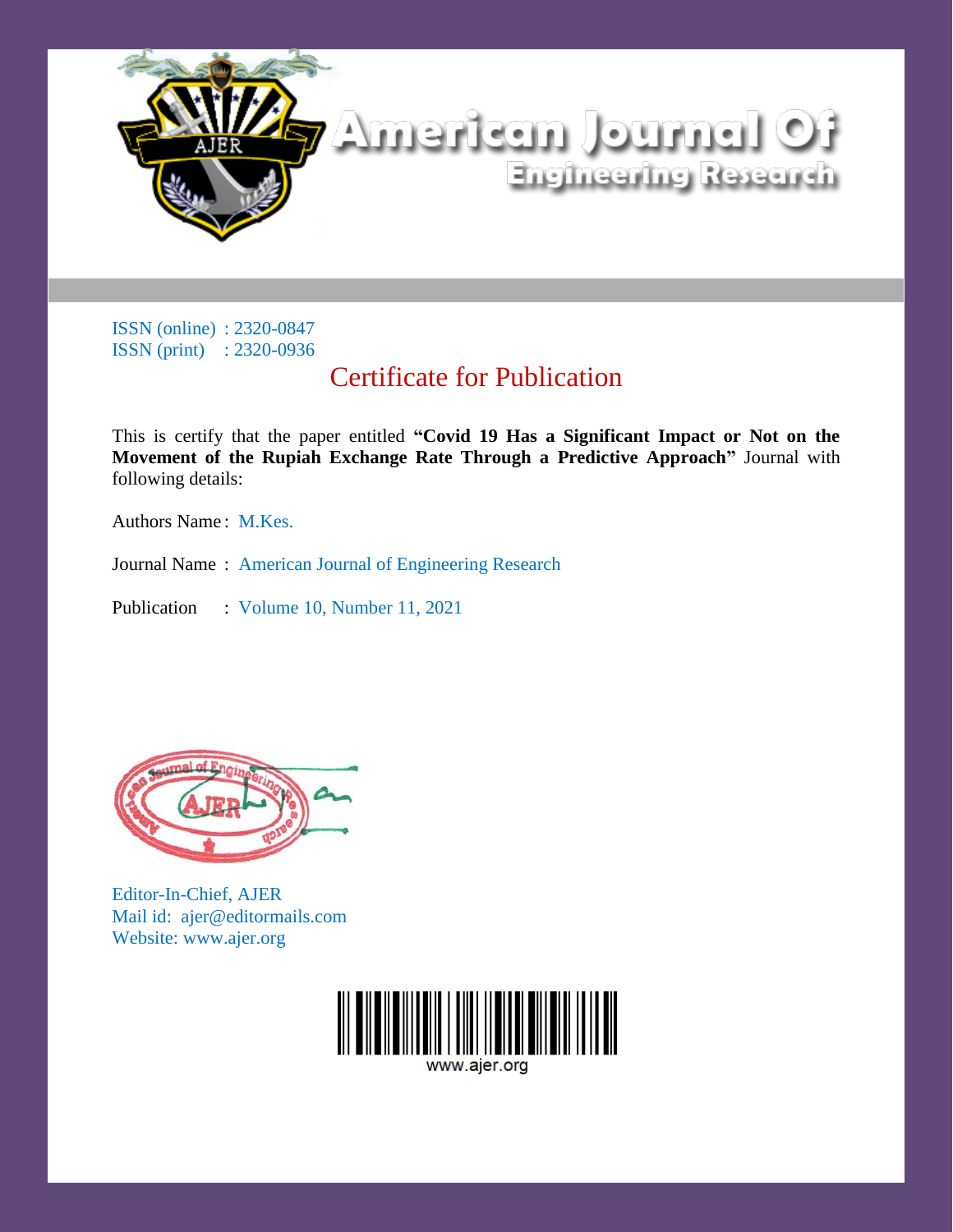

# Certificate for Publication

This is certify that the paper entitled **"Covid 19 Has a Significant Impact or Not on the Movement of the Rupiah Exchange Rate Through a Predictive Approach"** Journal with following details:

Authors Name : Goddess Anggreini

Journal Name : American Journal of Engineering Research

Publication : Volume 10, Number 11, 2021



Editor-In-Chief, AJER Mail id: ajer@editormails.com Website: www.ajer.org

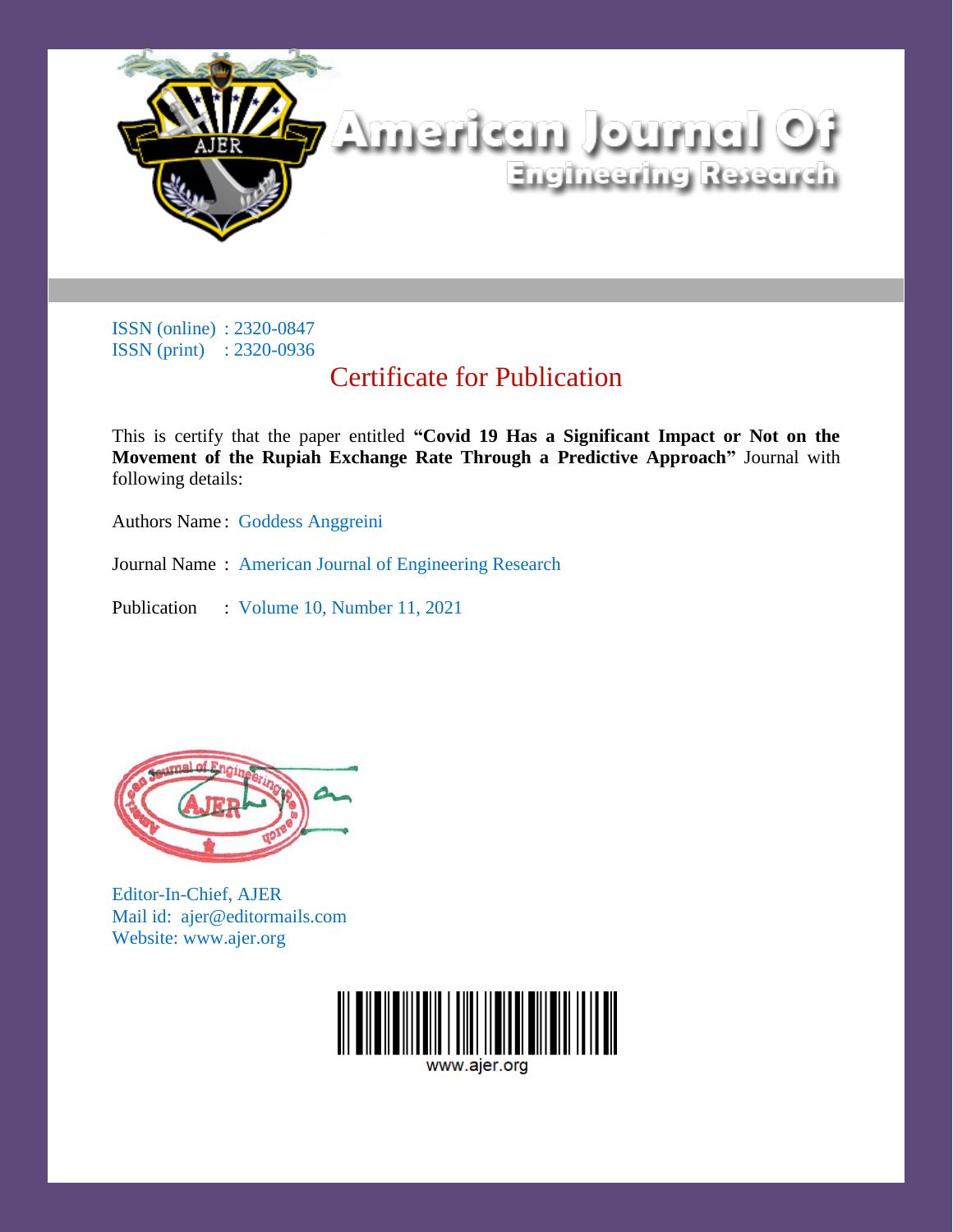

# Certificate for Publication

This is certify that the paper entitled **"Covid 19 Has a Significant Impact or Not on the Movement of the Rupiah Exchange Rate Through a Predictive Approach"** Journal with following details:

Authors Name : Mohamad Handri Tuloli

Journal Name : American Journal of Engineering Research

Publication : Volume 10, Number 11, 2021



Editor-In-Chief, AJER Mail id: ajer@editormails.com Website: www.ajer.org

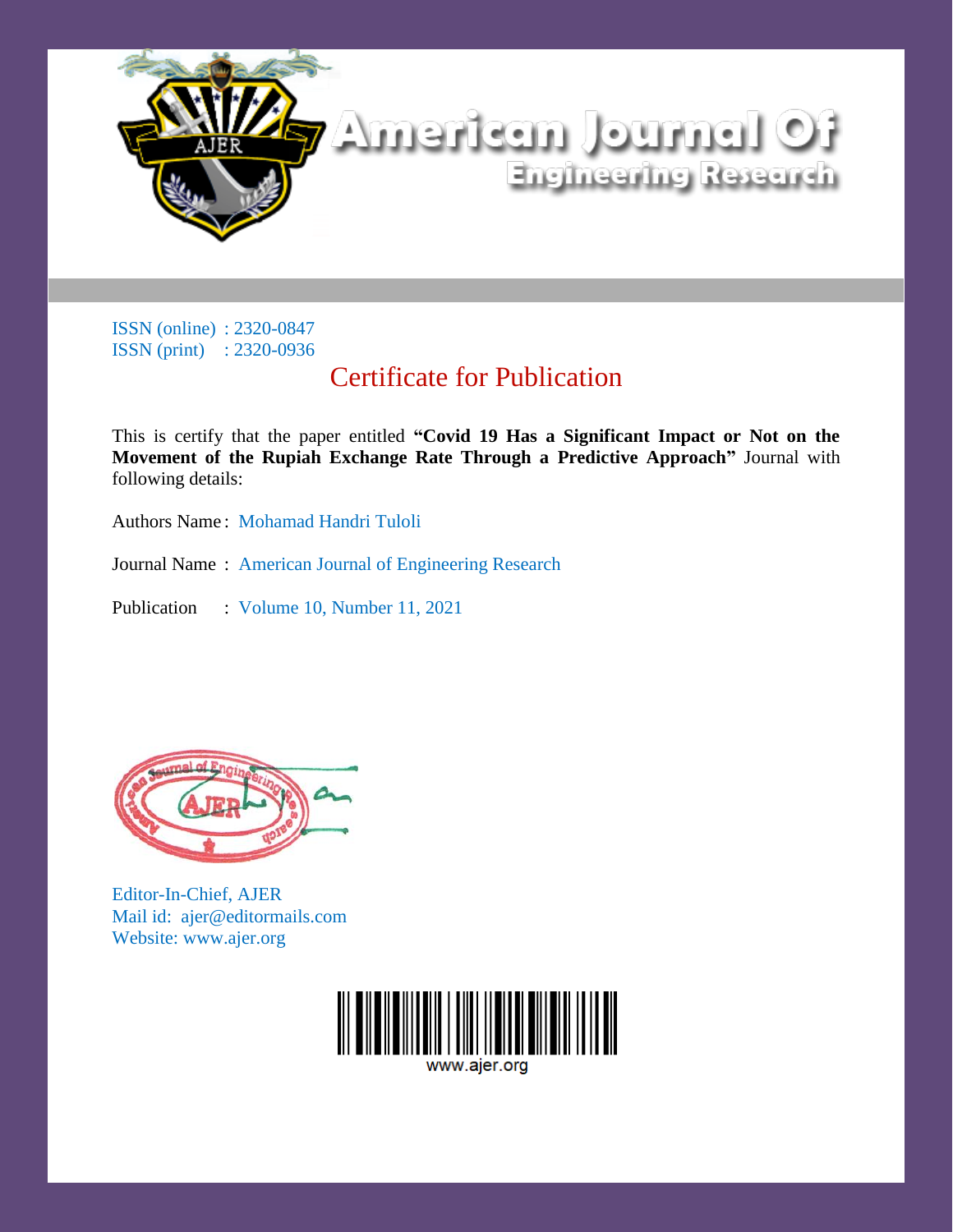

# Certificate for Publication

This is certify that the paper entitled **"Covid 19 Has a Significant Impact or Not on the Movement of the Rupiah Exchange Rate Through a Predictive Approach"** Journal with following details:

Authors Name : Maulana Muhamad Arifin

Journal Name : American Journal of Engineering Research

Publication : Volume 10, Number 11, 2021



Editor-In-Chief, AJER Mail id: ajer@editormails.com Website: www.ajer.org